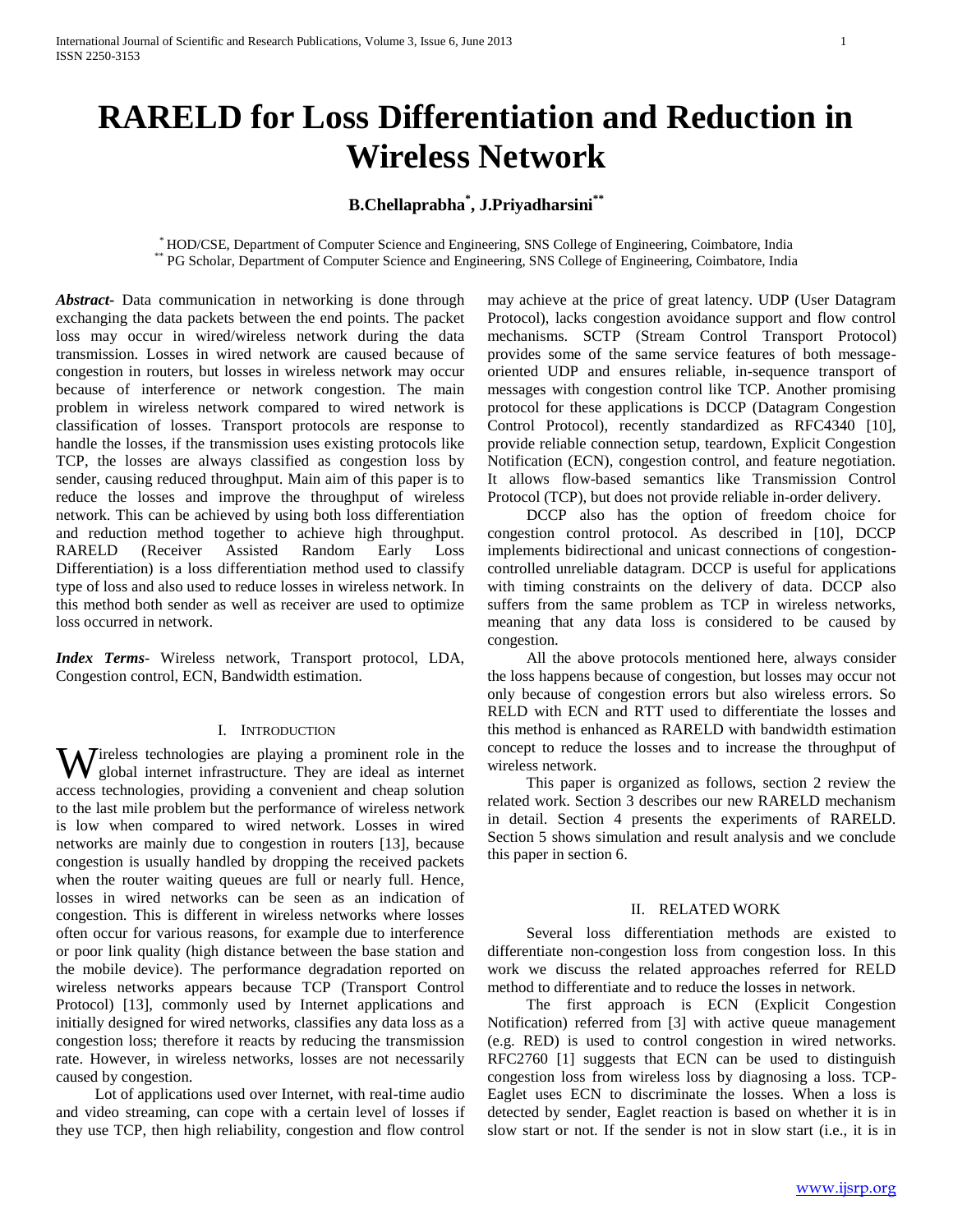congestion avoidance phase), it considers the loss as a wireless loss and do not halve its congestion window size; Otherwise (i.e., the sender is in slow start) the loss is diagnosed as congestion loss and halves its congestion window size.

 The second approach is based on ECN-D (Explicit Congestion Notification Differentiation) [16] used in SCTP to differentiate non-congestion losses from congestion losses. The optimal value of congestion window of SCTP source is taken from the ECN messages to maximize the throughput and maintain relatively small end-to-end delay. The simplified method provides an optimal congestion window and improves the total good put performance of SCTP. ECN-D SCTP differentiates non-congestion losses from congestion losses based on the congestion coherence concept. According to the time correlation between non congestion losses and congestion indications, two scenarios in which non congestion losses occur. a) Non-congestion losses occur when there are no ECN messages received for the current window of data at an SCTP source endpoint. b) Non-congestion losses occur when there are ECN messages received for the current window of data at an SCTP source endpoint.

 The next approach is based on Loss labeling scheme [4] used to distinguish wireless losses from congestion losses. In this scheme, NewReno-LL uses P[CjC] (probability of congestion loss) and P[WjW] (probability of wireless loss) to differentiate the losses. Adaptive Flip Flop filter [9], is used for parallel estimation of RTT for every new ACK received in New Reno. Samaraweera [14] presents a method called Non Congestion Packet Loss Detection (NCPLD), to categorize the nature of the error. NCPLD uses the concept of the knee point of the throughput-load graph to measure the round trip delay. If the current (measured) round trip delay is less than the delay threshold at the knee point then the packet loss is assumed to be a wireless loss else it is assumed that loss caused by congestion (buffer overflow) errors, So New Reno-FF achieves a good-put (The rate of delivery of useful data measured by receiver) higher than New Reno, Westwood and New Reno-LL, for all values of P[CjC] and P[WjW].

 The main approach of bandwidth estimation for loss reduction done on TCP Westwood relies, which is end-to-end bandwidth estimation [7] to discriminate the cause of packet loss (congestion or wireless channel effect) which is a major problem in TCP Reno. The key idea is to continuously measure at the TCP source the rate of the connection by monitoring the rate of returning ACKs. This estimation is used to compute congestion window and slow start threshold after three duplicate acknowledgments or after a timeout. TCP Reno, which blindly halves the congestion window after three duplicate ACKs, but TCP Westwood attempts to select a slow start threshold and a congestion window which are consistent with the effective bandwidth used at the time of congestion is experienced. TCPW provide improvements in throughput performance, as well as in fairness.

 Another approach for loss reduction is RCP (Reception Control Protocol) [8] with general behaviors of TCP. RCP is explicitly used to controls the ACKs send back by receiver and to provide reliable delivery of data. In this function the receiver in RCP determines how much data the sender can send (via congestion control and flow control), and which data the sender should send (via reliability), the RCP receiver also takes total control over the bandwidth of connection and sends the congestion window size as a feedback to the TCP sender, from this feedback the sender takes corrective control action over the congestion in network.

 The above shows that, Biaz and mBiaz performs well in low link rate, it has the problem when several streams share the same wireless link. Spike performs better in low network traffic but it has the problem to handle high network traffic. Samaraweera [14] represent that the RTT value decrease because of wireless errors but the assumption of this method is incorrect, because RTT value normally increased because of wireless errors, because the retransmission of MAC layer is not considered in this method so the assumption of RTT values are changed and used in my enhancement. TCP-Eaglet and ECN-D are not efficient differentiation schemes because they do not take into account congestion losses without ECN mark. Since our RELD method is used efficiently to differentiate the losses but this method not provides any solution to avoid losses in the network. So our proposed system RARELD used to avoid losses and to achieve high throughput for wireless network in my future work.

#### III. MECHANISM DESCRIBTION

 In my proposed mechanism both sender as well as receiver is involved to control the congestion in the network.

### **A. Receiver Function**

 The receiver measures the bandwidth [12] according to the packet inter arrival interval and bandwidth is estimated as,  $B_w$  $=L/t_{int}$ . Here B<sub>w</sub> be the measured bandwidth, L be the data packet size and  $t_{int}$  be the packet inter arrival interval. The receiver measures the RTT based on the data packet arrival time.

 The variable *receiver.rtt* is used to record the RTT. The algorithm can be described as follows.

 i) When an ACK is sent, if *receiver.rtt* is zero, let *receiver.rtt* equal 1 and record the corresponding sequence (*rtseq*) of data packet (equals to the sum of the ACK sequence and the current congestion window). Otherwise, just send the ACK.

ii) If a data packet with a larger sequence number than

"*rtseq*" is arrived in order and the new measured packet Inter arrival interval is larger than two times of pre-estimated packet inter arrival interval, set the new measured RTT to the value of *receiver.rtt*, and let *receiver.rtt* be zero.

 iii) On each clock cycle, if *receiver.rtt* is not zero, *receiver.rtt* is added by 1.

 The receiver window (*rwnd*) is defined from RTT values and bandwidth estimation *rwnd=*Bw*\*RTT*. The advertised window is set from the minimum values of receiver available buffer and receiver window ad\_wnd=min(r\_abuf,rwnd).The receiver sent this advertised window as a feedback to sender then the sender takes corrective action by congestion avoidance algorithm to avoid packet losses in network.

#### **B. Sender Reaction**

 In RARELD timely feedback from the receiver helps the sender to controls the congestion occurred in network. The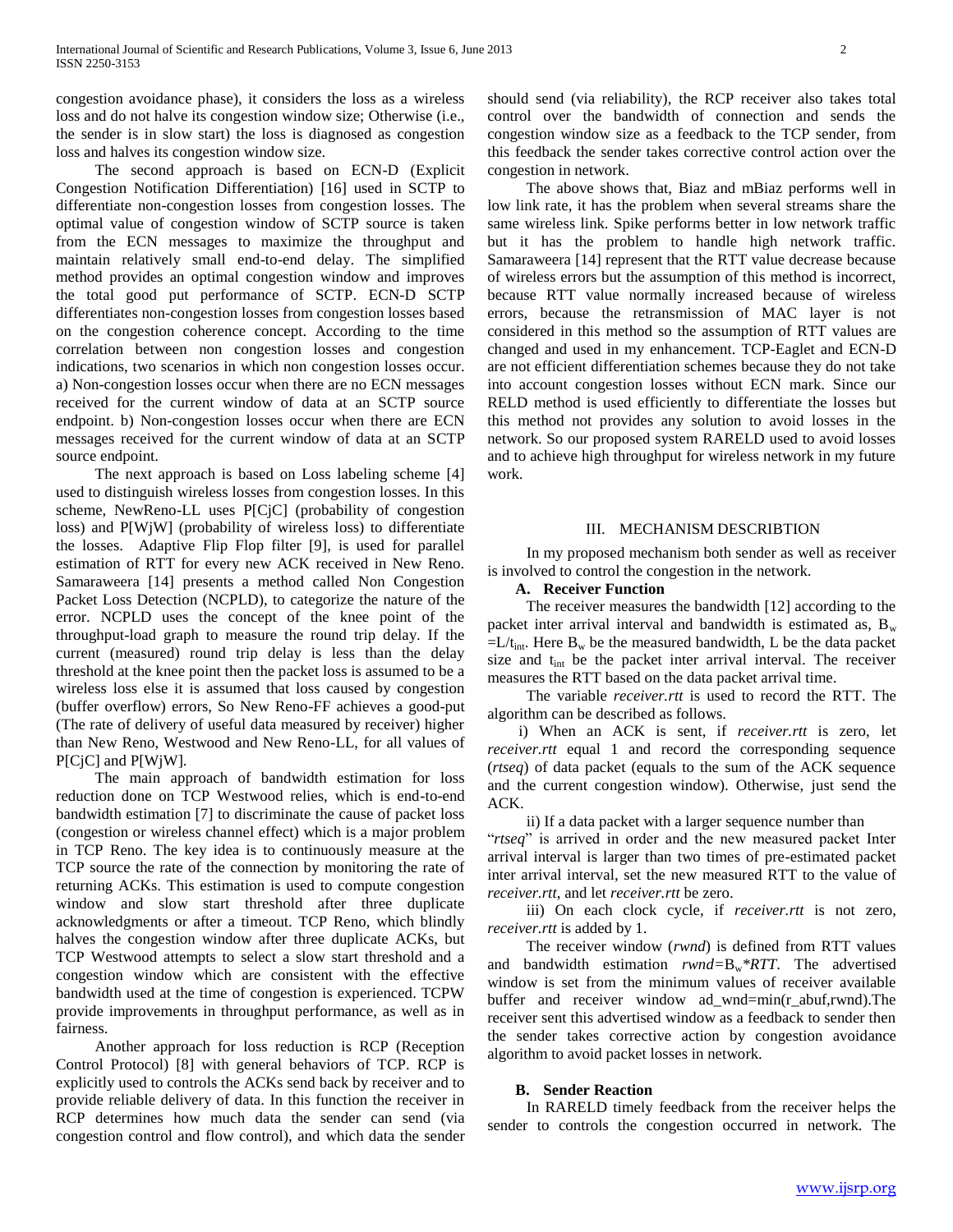sender first differentiates the loss [15] from the ECN and RTT values. The loss is classified as congestion if and only if,

1) ecn $>0$  or 2) n $>0$  and RTT $\lt$ avg

 Where *ecn* is the number of packets marked EC (Experienced Congestion), *n* the number of lost packets indicated by the received Ack, RTT the current RTT, *avg*+0.6dev are RTT threshold value. This function is used to identify whether, what type of loss (congestion/wireless loss) occurred in network. If network is in congestion then the sender decreases the congestion window by AIMD mechanism. If congestion is mitigated after one RTT, the sender will adjust the congestion window in the next window by using the receiver advertised window. When the sender receives an ACK, it will compare the current congestion window with the receiver advertised congestion window. If the receiver advertised window is larger than the sender's congestion window, and the difference is larger than a predefined threshold β, the sender will set the congestion window size to the receiver advertised window. Otherwise, the sender will ignore the receiver advertised congestion window by just performing the additive increase mechanism. As well as the advertised window send as a feedback from receiver used to define the congestion window size, this helps to maintain the AIMD mechanism in congestion avoidance stage, and the slow start stage can be eliminated also this function avoid bottleneck in network as well as to utilize available bandwidth of connection established.

#### IV. EXPERIMENT

 Experiments are made using simulations with the network simulator ns-2 version 2.34 to differentiate the loss and to show the performance evaluation of RARELD in wireless network. Fig.1 shows the network topology used for all experiments. This topology allows the simulation of two groups of DCCP connections with different round trip times respectively initiated from src0 and src1.



**Fig.1 Network topology**

 These two groups of DCCP connections have to compete with a random cross traffic with bottleneck link capacity. Two wireless dedicated links connect the base station to dst0 and dst1. All links are labelled with bandwidth and propagation delay. The packet size is 500 bytes and the simulation time is 100 seconds. Experiments are conducted with different round trip time and bandwidths.

#### V. SIMULATION RESULTS

 This section through extensive simulation, analyses RARELD classification rate and shows the performance gain of RARELD compared with RELD are shown in the fig. 3. For this analysis, two scenarios are used: the first scenario deals with the classification of packet loss and the second scenario deals with throughput gain. Results of this analysis are shown in fig. 2. In fig. 2 the RTT threshold (avg) is taken as  $(-1, 0, 1)$  and the numbers of losses are classified with RTT deviation values. In this analysis the congestion loss has an RTT value smaller



**Fig. 2 Fig. 3**

 than average RTT, while wireless losses are generally above the average RTT. Fig. 3 shows the classification rate of RARELD. In this RARELD threshold allows classifying congestion losses correctly between 80% and 98%.

 RARELD is implemented in Network simulator-2.34 and used it to compare the performance of our mechanism with RELD and the simulation time taken for all scenarios described below are 100s. Fig. 5 shows the impact of packet error probability on the network throughput performance. The packet error probability is varied from 0 to 20. From fig. 5, it is observed that the throughput of DCCP RELD degrades drastically as the packet error probability increases. But our improved RARELD method doubles the throughput rate. So our algorithm appears to be robust to packet error by maintaining a high throughput.

 This can be achieved by two ways, when the packet error probability is zero; congestion is the only factor that contributes to throughput degradation. Since RARELD can detect the packet loss for congestion earlier for the receiver's function and can use the receiver's advertised rate to adjust the congestion window, it can better utilize the bandwidth and have a better performance. As the packet error probability increases, packet loss due to packet error will cause RELD to perform unnecessary reduction of its congestion window and therefore its throughput decreases. Since RARELD can discriminate wireless packet drop from wired drops, it can reduce/eliminate the unnecessary throughput reduction due to wireless packet error so as to improve the throughput performance.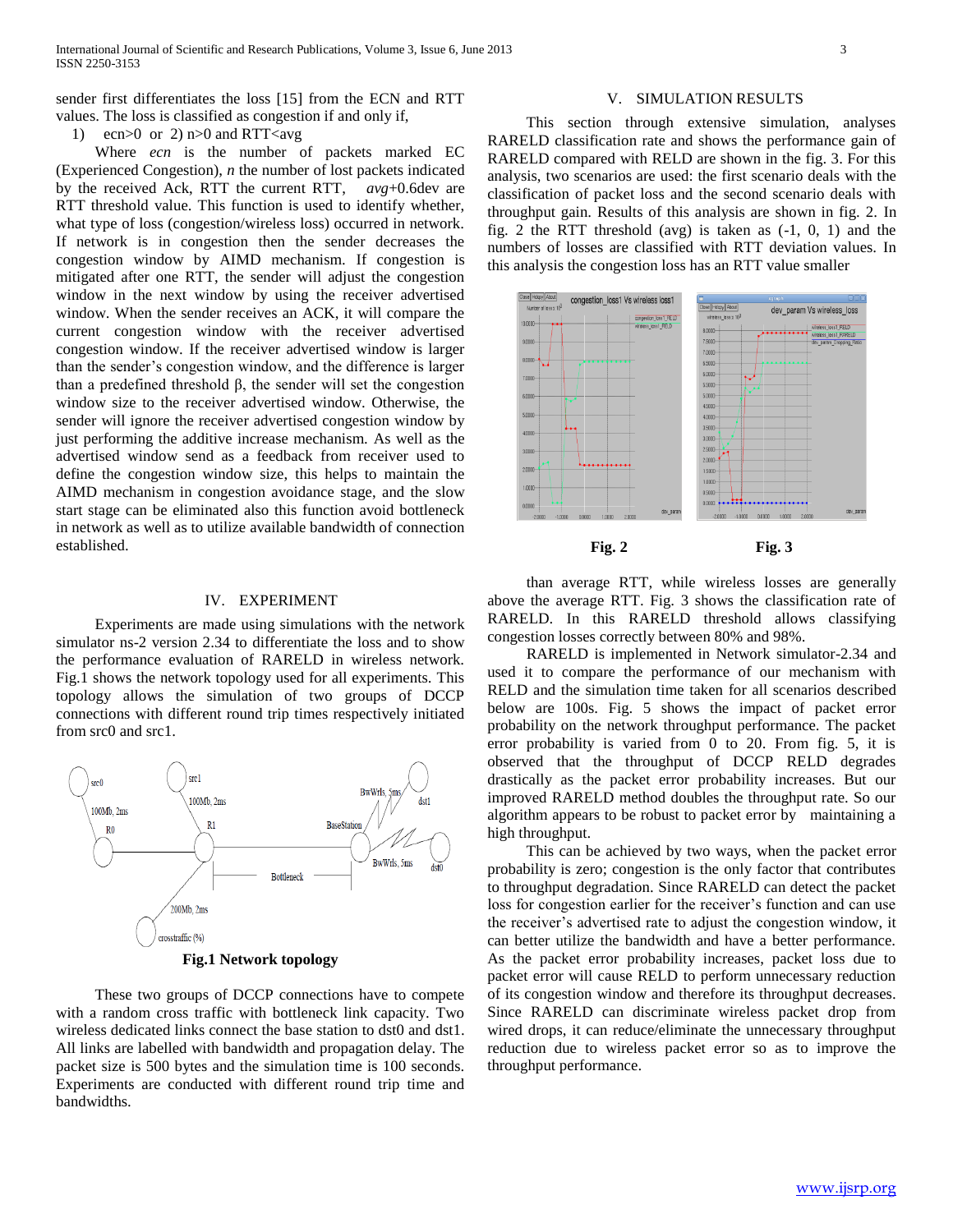

 In the second scenario, we study the effect of different wired delays on the throughput. The wired delay is varied from 10 to 100ms. The wireless bandwidth is 100 Mb/s, and the dropping ratio is 1.04008. Fig. 4 shows that the delay has a great influence on the throughput of RELD, while our mechanism is the most robust to increasing delay. The reason is that our mechanism has more accurate congestion control mechanism by extending the receiver function and can set an appropriate sending rate to avoid congestion.

 Table: 1 shows the performance evaluation of RELD and RARELD; it demonstrates that our mechanism can improve the throughput performance further by about 20% by just reducing the impact of timeout. This is achieved by the observation that when congestion is about to occur.

|              | No. of. |                |                |                   |
|--------------|---------|----------------|----------------|-------------------|
| <b>RELD</b>  | packet  | <b>Droppin</b> | Delay(m        | <b>Throughput</b> |
| sim.time     | loss    | g ratio        | s)             |                   |
| 25           | 55.     | 4.30023        | 0.012326       | 41360.0           |
| 50           | 276     | 8.17536        | 0.012933       | 31615.0           |
| 75           | 477     | 8.75229        | 0.013092       | 23384.2           |
| 100          | 687     | 9.10416        | 0.013136       | 19702.1           |
|              | No. of. |                |                |                   |
| <b>RAREL</b> | packet  | <b>Droppin</b> | Delay(m)       | <b>Throughput</b> |
| D            | loss    | ratio<br>g     | s)             |                   |
| sim.time     |         |                |                |                   |
| 25           | 145     | 13.6278        | 0.013651       | 19608.5           |
|              |         |                | $\mathfrak{D}$ |                   |
| 50           | 145     | 4.64744        | 0.012620       | 23801.3           |
|              |         |                | 4              |                   |
| 75           | 75      | 1.45518        | 0.013384       | 25008.6           |
|              |         |                | 1              |                   |
| 100          | 75      | 1.04008        | 0.013032       | 25372.5           |
|              |         |                | 2              |                   |

#### **Table: 1 RELD and RARELD performance ratios**

 The available bandwidth for each connection is usually reduced gradually. Therefore, the receiver can judge the onset of congestion from the trend of the bandwidth variation and then

reduce the receiver advertised congestion window. Since the sender will set its sending window size to the lesser of the congestion window and the receiver advertised window, network congestion will be alleviated when the window size is coming down, thus improving the network throughput performance.

#### VI. CONCLUSION

 In this paper, we propose algorithm to make the DCCP capable over lossy links. Based on ECN and RTT values to differentiate the type of loss and the receiver function is added to this algorithm, to optimize the losses occurred in network. The advertised congestion window is send as a feedback from receiver to sender, which helps the sender to take timely action of congestion, occurred in network. The simplified method guarantees maximum utilization of the bottleneck link in heavy network traffic. Through theory analysis and network simulation, we find that the throughput of RARELD is higher than RELD. Since our algorithm is developed in context of DCCP, which is applicable to video streaming and gaming applications.

#### **REFERENCES**

- [1] Allman M. and Dawkins S. "On going TCP research related to satellites" RFC 2760, Internet Request for Comments, 2000.
- [2] Biaz S. and Vaidya N. "Discriminating congestion losses from wireless losses using inter-arrival times at the receiver" IEEE Symposium on Application-Specific Systems and Software Engr. and Techn., pp. 10–17, Richardson, TX. 1999.
- [3] Cen S, Cosman P. C, and Voelker G. M."End-to-end differentiation of congestion and wireless losses". IEEE/ACM Transactions on Networking, 11 (5), 703–717, 2003.
- [4] Barman D. and Matta I. "Effectiveness of loss labeling in improving TCP performance in wired/wireless networks" in ICNP (pp. 2–11). Los Alamitos: IEEE Computer society, 2002.
- [5] Biaz S. and Wang X."Can ECN be used to differentiate congestion losses from wireless losses?" Tech. rep. CSSE04-04, Auburn University, 2004.
- [6] Cen S. and Voelker G. M. "End-to-end differentiation of congestion and wireless losses" IEEE/ACM Transactions on networking, 2003.
- [7] Casetti C. et al "TCP Westwood, Bandwidth estimation for enhanced transport over wireless links" in Proc. 7th ACM Annu. Int. Conf. Mobile Comput. Netw., Rome, Italy, pp. 287–29, 2001.
- [8] H. Hsieh et al., "A Receiver-centric transport protocol for mobile hosts with heterogeneous wireless interfaces" in Proc. 9th ACM Annu. Int.Conf. Mobile Comput. Netw., San Diego, CA, 2003.
- [9] Kim M. and Noble B. "Mobile Network Estimation". In Mobicom 2001: The Seventh Annual International Conference on Mobile Computing and Networking, Rome, Italy, 2001.
- [10] Kohler, E., Handley,M.., & Floyd, S. "Datagram congestion control protocol (DCCP)". RFC 4340, 2006.
- [11] Kai Shi, Yantai Shu, Oliver Yan, and Jiarong Luo "Receiver-Assisted Congestion Control to Achieve High Throughput in Lossy Wireless Networks" IEEE Transactions on nuclear science, vol. 57, no. 2, April 2010.
- [12] Tobe Y., Tamura Y., Molano A., Ghosh S., and Tokuda H. "Achieving moderate fairness for UDP flows by path-status classification". In LCN: IEEE Local computer networks (p. 252). 12) Postel, J. (1980).
- [13] Postel, J. "Transmission control protocol. RFC 793", 1981.
- [14] Samaraweera N. "Non-congestion Packet Loss Detection for Improving TCP Error Recovery using Wireless Links" In IEEE Proceedings Communications, 1999.
- [15] Wassim Ramadan, Eugen Dedu, Dominique Dhoutaut and Julien Bourgeious "RELD,RTT ECN Loss Differentiation to optimize the